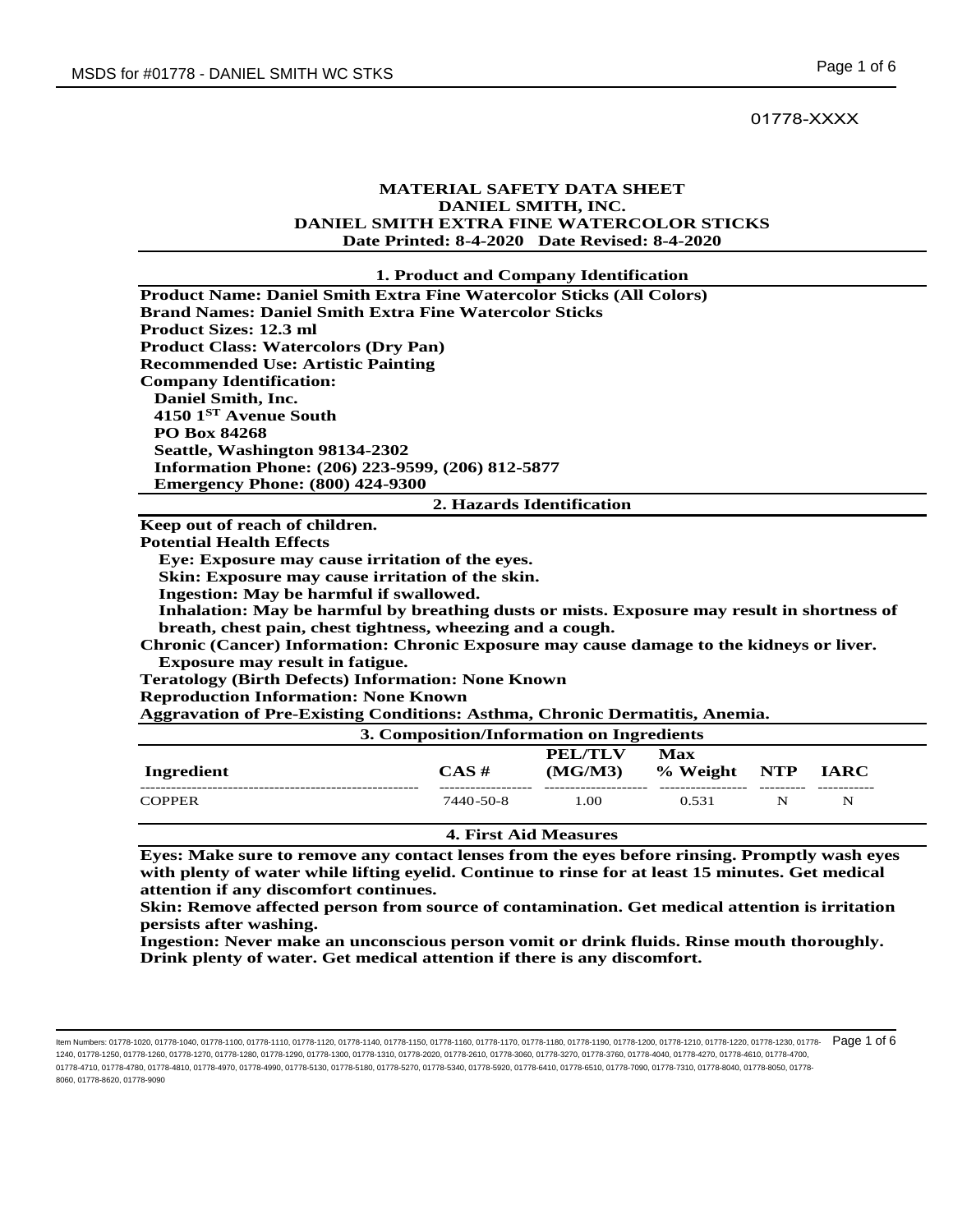| Inhalation: Move the exposed person to fresh air at once. Get medical attention if any discomfort |
|---------------------------------------------------------------------------------------------------|
| continues.                                                                                        |
|                                                                                                   |

**Note to Physicians: None**

| <b>5. Fire Fighting Measures</b>                                                                   |
|----------------------------------------------------------------------------------------------------|
| <b>Flammable Properties:</b>                                                                       |
| <b>Flash Point: None</b><br><b>Method: Not Applicable</b>                                          |
| <b>Explosive Limits: Not Explosive</b>                                                             |
| <b>Lower Explosive Limit: Not Applicable</b>                                                       |
| <b>Upper Explosive Limit: Not Applicable</b>                                                       |
| <b>Autoignition Temperature: Not Applicable</b>                                                    |
| <b>Hazardous Combustion Products: None</b>                                                         |
| <b>Extinguishing Media: No Special Media Required</b>                                              |
| Fire Fighting Procedures: No Special Fire Fighting Procedures Required                             |
| <b>6. Accidental Release Measures</b>                                                              |
| Small Spill: No special spill procedures required.                                                 |
| Large Spill: No special spill procedures required.                                                 |
| Environmental Precautions: Do not contaminate water courses or sewer.                              |
| Methods/Materials for Containment and Cleaning Up: Stop leak if possible without risk. Absorb      |
| with dry sand, vermiculite, or dirt and place into containers. Do not contaminate water courses or |
| sewer. Dispose of according to local, state and federal regulations.                               |
| 7. Handling and Storage                                                                            |
| Handling: Avoid skin and eye contact. Avoid spilling.                                              |
| Storage: Keep in the original container. Store at moderate temperatures in a dry, well ventilated  |
| area.                                                                                              |
| <b>8. Exposure Controls/Personal Protection</b>                                                    |
| <b>Airborne Exposure Limits: None</b>                                                              |
| <b>Engineering Controls: No specific ventilation requirements</b>                                  |
| <b>Personal Protective Equipment:</b>                                                              |
| <b>Respiratory Protection: None with normal usage</b>                                              |
| <b>Skin Protection: None with normal usage</b>                                                     |
| Eye Protection: If splashing is possible, wear safety goggles or face shield                       |
| Hygiene: Wash up when finished working for the day or before eating, smoking, and using the        |
| bathroom. Promptly remove any clothing that has been contaminated. Use appropriate skin            |
| cream to prevent drying of skin. When using do not eat, drink, or smoke.                           |
| 9. Physical and Chemical Properties                                                                |
| Boiling Point (Celsius): $> 100 \ @ 760 \text{ mm Hg}$                                             |
| <b>Melting Point: Not Applicable</b>                                                               |
| Freezing Point (Celsius): $< 0$ @ 760 mm Hg                                                        |
| <b>Vapor Pressure: Not Applicable</b>                                                              |
| <b>Vapor Density: Solid</b>                                                                        |
| <b>Solubility in Water: Soluble</b>                                                                |
| <b>Evaporation Rate: Solid</b>                                                                     |
| Flammability (Solid, Gas): Not Applicable                                                          |
|                                                                                                    |

ltem Numbers: 01778-1020, 01778-1040, 01778-1110, 01778-1110, 01778-1140, 01778-1150, 01778-1160, 01778-1170, 01778-1180, 01778-1180, 01778-1200, 01778-1210, 01778-1220, 01778-1220, 01778-1220, 01778-1220, 01778-1220, 0177 1240, 01778-1250, 01778-1260, 01778-1270, 01778-1280, 01778-1290, 01778-1300, 01778-1310, 01778-2020, 01778-2610, 01778-3060, 01778-3270, 01778-3760, 01778-4040, 01778-4270, 01778-4610, 01778-4700, 01778-4710, 01778-4780, 01778-4810, 01778-4970, 01778-4990, 01778-5130, 01778-5180, 01778-5270, 01778-5340, 01778-5920, 01778-6410, 01778-6510, 01778-7090, 01778-7310, 01778-8040, 01778-8050, 01778- 8060, 01778-8620, 01778-9090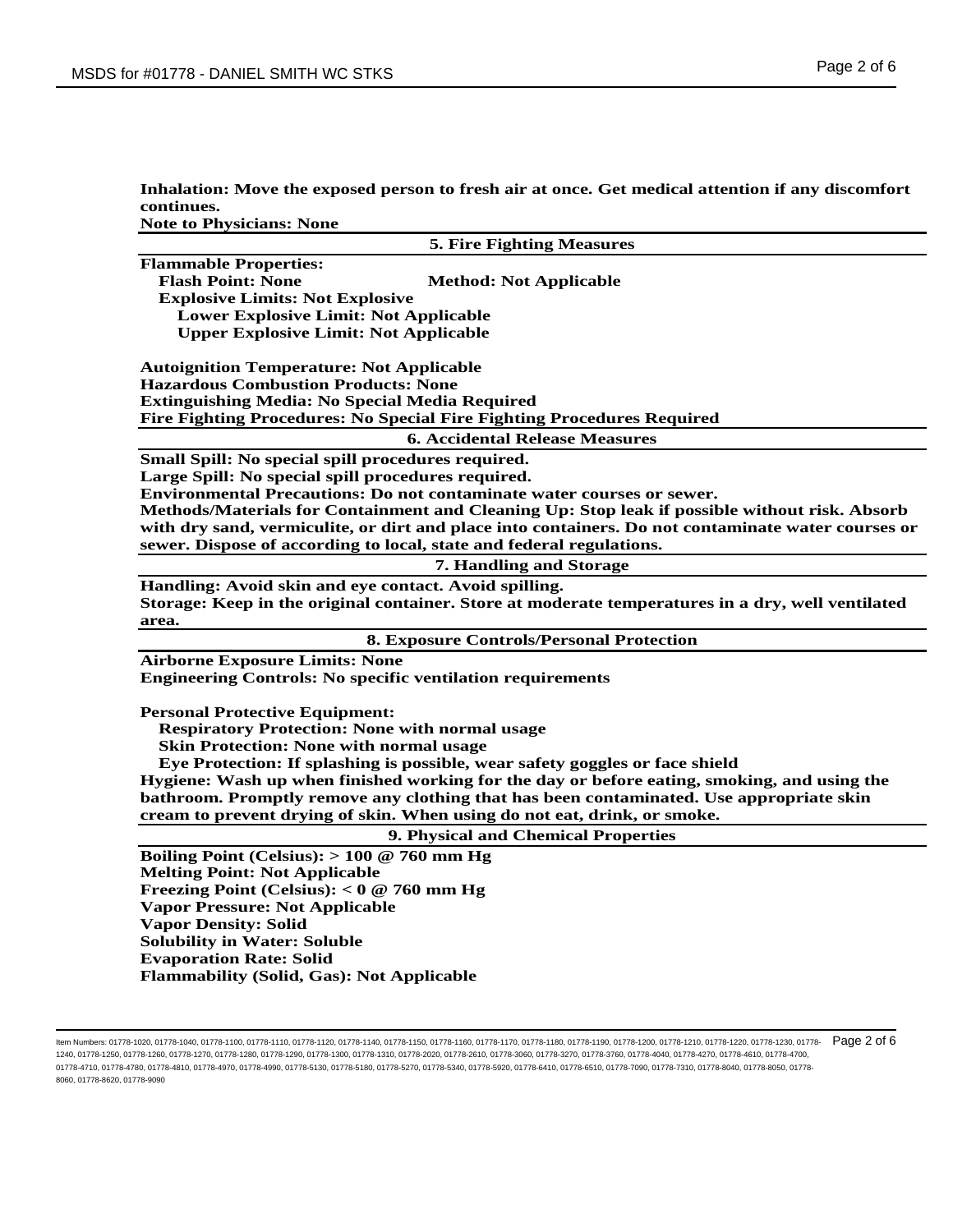| <b>Exposure: Not Applicable</b>                                                                      |
|------------------------------------------------------------------------------------------------------|
| <b>Upper Exposure Limits: Not Applicable</b>                                                         |
| <b>Lower Exposure Limits: Not Applicable</b>                                                         |
| Specific Gravity: $1.1 - 2.0$                                                                        |
| $pH: 6 - 8$<br><b>Odor: Neutral</b>                                                                  |
| <b>Odor Threshold: None</b>                                                                          |
| <b>Appearance: Colored Gum Stick</b>                                                                 |
| <b>Viscosity: Solid</b>                                                                              |
| <b>Partition Coefficient: Not Applicable</b>                                                         |
| <b>Autoignition Temperature: Not Applicable</b>                                                      |
| <b>Decomposition Temperature: Not Applicable</b>                                                     |
|                                                                                                      |
| 10. Stability and Reactivity                                                                         |
| <b>Chemical Stability (Conditions to Avoid): Stable, Avoid Extreme Temperatures</b>                  |
| <b>Incompatibility (Materials to Avoid): Strong Oxidizing Agents</b>                                 |
| <b>Hazardous Decomposition Products: None known</b>                                                  |
| <b>Hazardous Polymerization: None</b>                                                                |
| 11. Toxicological Information                                                                        |
| <b>Eye: May cause irritation</b>                                                                     |
| Skin: May cause irritation, prolonged contact may produce an allergic reaction                       |
| <b>Ingestion: May cause discomfort if swallowed</b>                                                  |
| Inhalation: May cause irritation to the respiratory system                                           |
| Subchronic: May be harmful if swallowed. May be harmful by breathing dusts or mists.                 |
| Exposure may result in shortness of breath, chest pain, chest tightness, wheezing and a cough.       |
| <b>Chronic/Carcinogenicity:</b>                                                                      |
| <b>IARC: No</b>                                                                                      |
| NTP: No                                                                                              |
| <b>OSHA: No</b>                                                                                      |
| <b>Teratology: None</b>                                                                              |
| <b>Reproduction: None</b>                                                                            |
| <b>Mutagenicity: None</b>                                                                            |
| Acute Toxicity: May be harmful if swallowed. May be harmful by breathing dusts or mists.             |
| Exposure may result in shortness of breath, chest pain, chest tightness, wheezing and a cough.       |
| <b>STOT-Single Exposure: No information available</b>                                                |
| <b>STOT-Repeated Exposure No information available</b>                                               |
| Routes of Exposure: Inhalation, skin and eye contact                                                 |
| 12. Ecological Information                                                                           |
| <b>Environmental Fate: No information available</b>                                                  |
| <b>Environmental Toxicity: Not classified as dangerous to the environment.</b>                       |
| <b>Chemical Fate Information: No information available</b>                                           |
| <b>Other Adverse Effects: None known</b>                                                             |
| <b>13. Disposal Considerations</b>                                                                   |
| $\mathbf{X} \mathbf{X}^T$ , $\mathbf{A} \in \mathbf{D}$<br>$\bullet$<br>. <b>. .</b><br>$\mathbf{r}$ |

**Waste Disposal Method: Dispose in accordance with Federal, State, and Local regulations. Contaminated Materials: Dispose in accordance with Federal, State, and Local regulations.**

ltem Numbers: 01778-1020, 01778-1040, 01778-1110, 01778-1110, 01778-1140, 01778-1150, 01778-1160, 01778-1170, 01778-1180, 01778-1180, 01778-1200, 01778-1210, 01778-1220, 01778-1220, 01778-1220, 01778-1220, 01778-1220, 0177 1240, 01778-1250, 01778-1260, 01778-1270, 01778-1280, 01778-1290, 01778-1300, 01778-1310, 01778-2020, 01778-2610, 01778-3060, 01778-3270, 01778-3760, 01778-4040, 01778-4270, 01778-4610, 01778-4700, 01778-4710, 01778-4780, 01778-4810, 01778-4970, 01778-4990, 01778-5130, 01778-5180, 01778-5270, 01778-5340, 01778-5920, 01778-6410, 01778-6510, 01778-7090, 01778-7310, 01778-8040, 01778-8050, 01778- 8060, 01778-8620, 01778-9090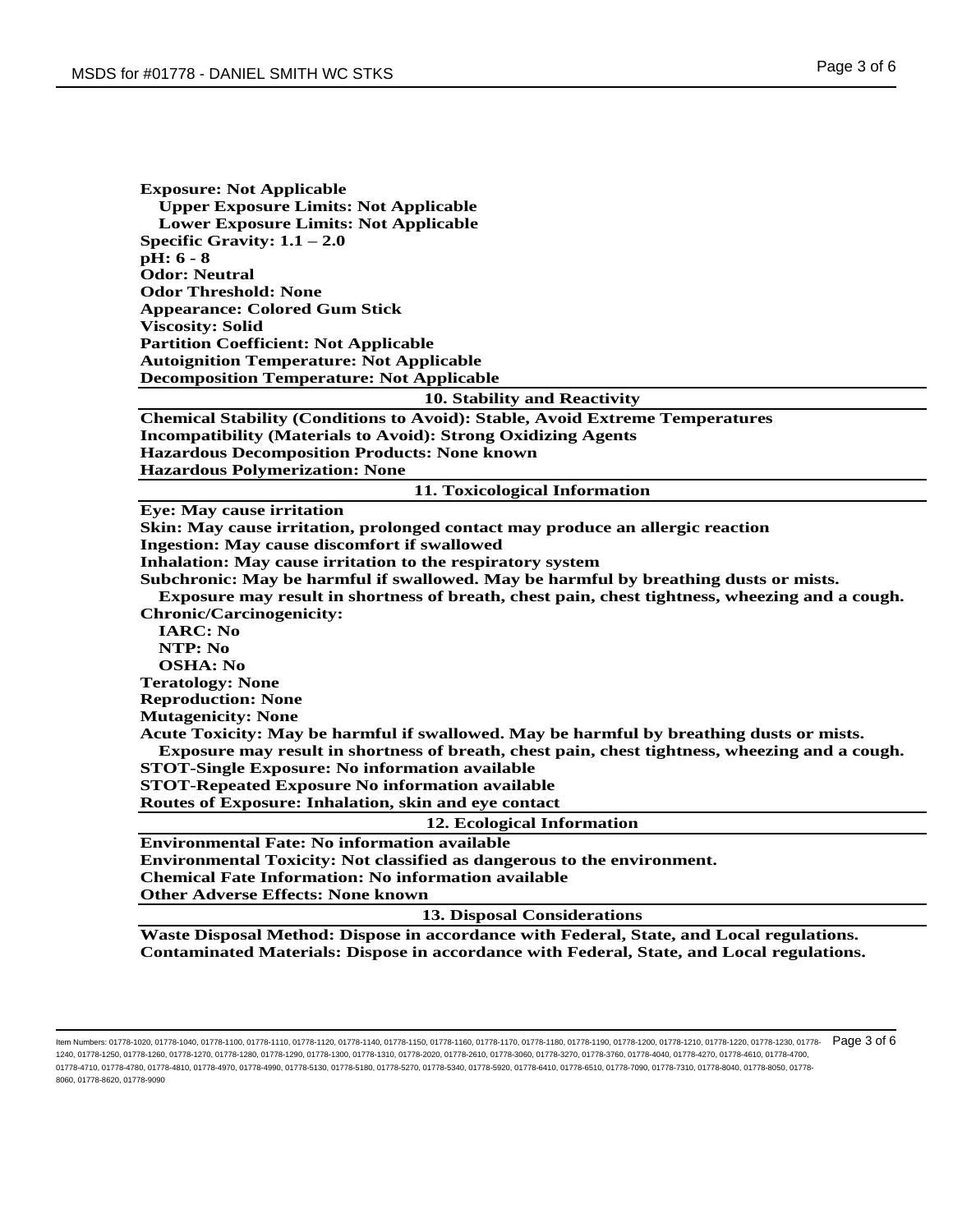# **14. Transport Information Domestic (Land, DOT), International (Water, IMO/IMDG), International (Air, ICAO)**

**Road and Rail (ADR/RID), Air (ICAO/IATA), Vessel (IMO/IMDG): Not Classified**

**UN Number: Not Applicable UN Shipping Name: Not Applicable Transport Hazard Class: Not Applicable Packing Group: Not Applicable Environmental Hazards: None Marine Pollutant: None Special Precautions for User: None known**

## **15. Regulatory Information**

**U.S. Federal Regulations: None OSHA: None CERCLA: None SARA Hazard Category: None Section 313: None**

**This product has been evaluated by a toxicologist and is labeled for acute and chronic health hazards in accordance with the Labeling of Hazardous Art Materials Act and Federal Regulation 16 CFR 1500.14 of the Federal Hazardous Substances Act.**

**This product conforms to ASTM D 4236 Standard Practice for Labeling Art Materials for Chronic Adverse Health Hazards.**

**International Regulations: Not Regulated Canadian WHMIS: None Canadian Environmental Protection Act (CEPA): None EINECS: None State Regulations: Not Regulated Volatile Organic Compounds: None**

**16. Other Information**

**Approved By: Ronald W. Harmon Prepared By: Ronald W. Harmon**

**Information Contact: Ronald W. Harmon**

**Manufacturer Disclaimer:** The information contained herein is based on data considered accurate. However, no warranty is expressed or implied regarding the accuracy of these data or the results to be obtained from the use thereof. Daniel Smith, Inc. assumes no responsibility for personal injury or property damage to users or third parties caused by this material.

ltem Numbers: 01778-1020, 01778-1040, 01778-1110, 01778-1110, 01778-1140, 01778-1150, 01778-1160, 01778-1170, 01778-1180, 01778-1180, 01778-1200, 01778-1210, 01778-1220, 01778-1220, 01778-1220, 01778-1220, 01778-1220, 0177 1240, 01778-1250, 01778-1260, 01778-1270, 01778-1280, 01778-1290, 01778-1300, 01778-1310, 01778-2020, 01778-2610, 01778-3060, 01778-3270, 01778-3760, 01778-4040, 01778-4270, 01778-4610, 01778-4700, 01778-4710, 01778-4780, 01778-4810, 01778-4970, 01778-4990, 01778-5130, 01778-5180, 01778-5270, 01778-5340, 01778-5920, 01778-6410, 01778-6510, 01778-7090, 01778-7310, 01778-8040, 01778-8050, 01778- 8060, 01778-8620, 01778-9090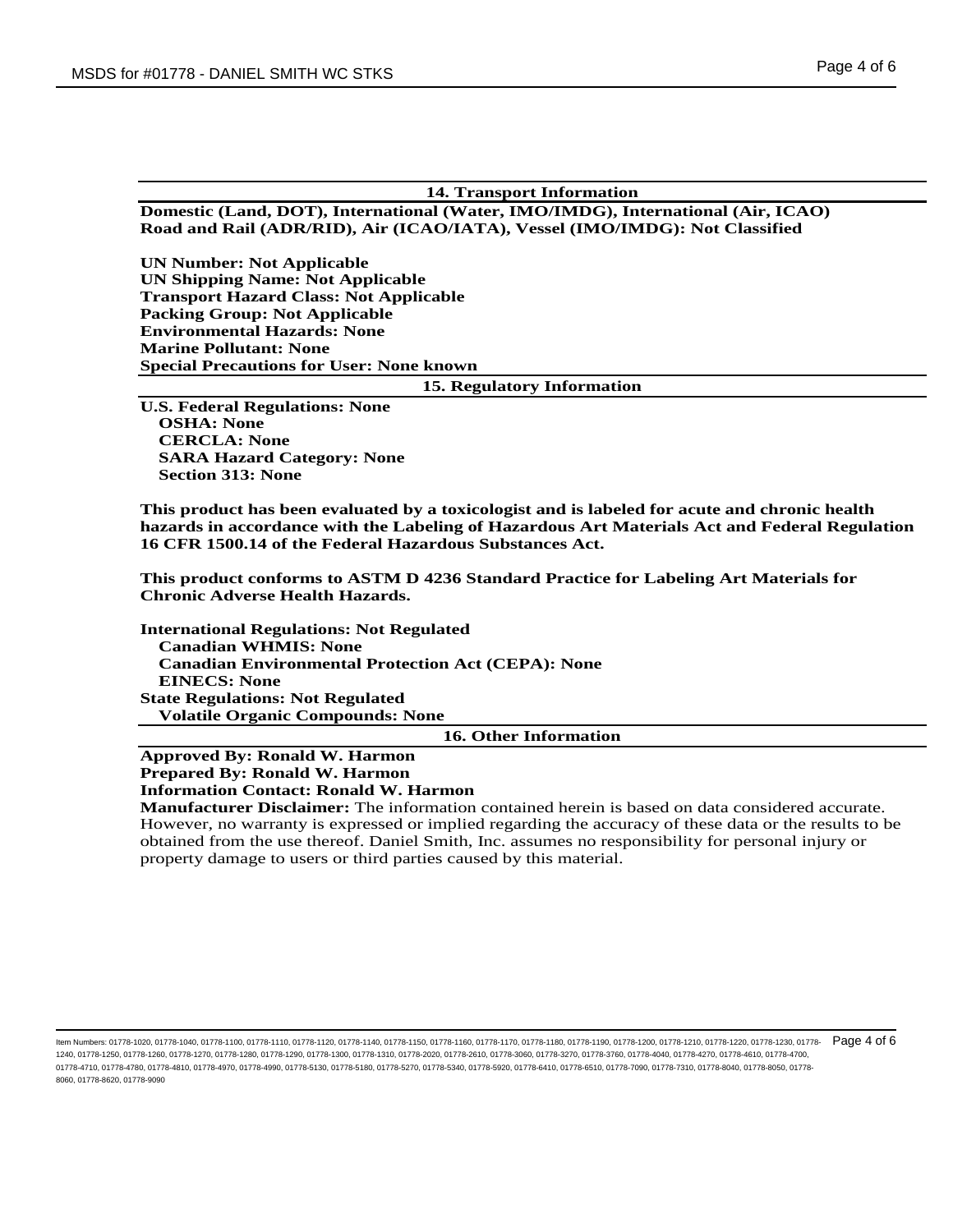## **Color Information**

This MSDS applies to the following Colors which are associated with Hazardous and/or Non-Hazardous ingredients.

| <b>Product Color</b>                     | <b>Hazardous Ingredient</b> Prop 65 |                |  |
|------------------------------------------|-------------------------------------|----------------|--|
| $284670001 -$ Sap Green                  | None                                | No             |  |
| 284 670 002 - Quinacridone Coral         | None                                | $\rm No$       |  |
| 284 670 003 - French Ultramarine         | None                                | $\rm No$       |  |
| 284 670 004 - Burnt Umber                | None                                | $\rm No$       |  |
| 284 670 005 - Quinacridone Burnt Orange  | None                                | $\rm No$       |  |
| 284 670 006 - Hansa Yellow Medium        | None                                | No             |  |
| 284 670 007 - Phthalo Green Blue Shade   | None                                | No             |  |
| 284 670 008 – Cobalt Blue                | Cobalt                              | Yes            |  |
| 284 670 009 – Burnt Sienna               | None                                | N <sub>o</sub> |  |
| 284 670 010 – Permanent Alizarin Crimson | None                                | No             |  |
| 284 670 011 – New Gamboge                | None                                | No             |  |
| 284 670 012 - Quinacridone Gold          | None                                | No             |  |
| 284 670 013 - Lunar Black                | None                                | No             |  |
| 284 670 014 - Quinacridone Violet        | None                                | $\rm No$       |  |
| 284 670 015 - Quinacridone Burnt Scarlet | None                                | $\rm No$       |  |
| 284 670 016 - Undersea Green             | None                                | $\rm No$       |  |
| 284 670 017 – Phthalo Blue Green Shade   | None                                | N <sub>o</sub> |  |
| 284 670 018 - Yellow Ochre               | None                                | No             |  |
| $284670019 -$ Aureolin                   | Cobalt                              | Yes            |  |
| 284 670 020 - Quinacridone Red           | None                                | No             |  |
| 284 670 021 - Carbazole Violet           | None                                | <b>No</b>      |  |
| 284 670 022 - Cerulean Blue, Chromium    | Chromium                            | Yes            |  |
| 284 670 023 - Quinacridone Sienna        | None                                | N <sub>o</sub> |  |
| 284 670 024 - Raw Sienna                 | None                                | N <sub>o</sub> |  |
| 284 670 025 – Nickel Azo Yellow          | Nickel                              | Yes            |  |
| 284 670 026 – Phthalo Green Yellow Shade | None                                | N <sub>o</sub> |  |
| 284 670 027 – Buff Titanium              | Titanium                            | Yes            |  |
| 284 670 028 - Rich Green Gold            | Copper                              | N <sub>0</sub> |  |
| 284 670 029 - Lamp Black                 | None                                | <b>No</b>      |  |
| 284 670 030 – Titanium White             | Titanium                            | Yes            |  |
| 284 670 031 – Graphite Gray              | None                                | N <sub>o</sub> |  |
| 284 670 032 – Cobalt Teal Blue           | Cobalt                              | Yes            |  |
| 284 670 033 - Moonglow                   | None                                | N <sub>o</sub> |  |
| 284 670 034 – Sodalite Genuine           | None                                | $\rm No$       |  |
| 284 670 035 - Serpentine Genuine         | None                                | $\rm No$       |  |
| 284 670 036 – Piemontite Genuine         | None                                | No             |  |
| 284 670 037 – Hematite Genuine           | None                                | $\rm No$       |  |
| 284 670 038 – Ultramarine Blue           | None                                | No             |  |
| 284 670 039 - Alizarin Crimson           | None                                | <b>No</b>      |  |
| $284670040$ – Imperial Purple            | None                                | No             |  |

ltem Numbers: 01778-1020, 01778-1040, 01778-1110, 01778-1110, 01778-1140, 01778-1150, 01778-1160, 01778-1170, 01778-1180, 01778-1180, 01778-1200, 01778-1210, 01778-1220, 01778-1220, 01778-1220, 01778-1220, 01778-1220, 0177 1240, 01778-1250, 01778-1260, 01778-1270, 01778-1280, 01778-1290, 01778-1300, 01778-1310, 01778-2020, 01778-2610, 01778-3060, 01778-3270, 01778-3760, 01778-4040, 01778-4270, 01778-4610, 01778-4700, 01778-4710, 01778-4780, 01778-4810, 01778-4970, 01778-4990, 01778-5130, 01778-5180, 01778-5270, 01778-5340, 01778-5920, 01778-6410, 01778-6510, 01778-7090, 01778-7310, 01778-8040, 01778-8050, 01778- 8060, 01778-8620, 01778-9090